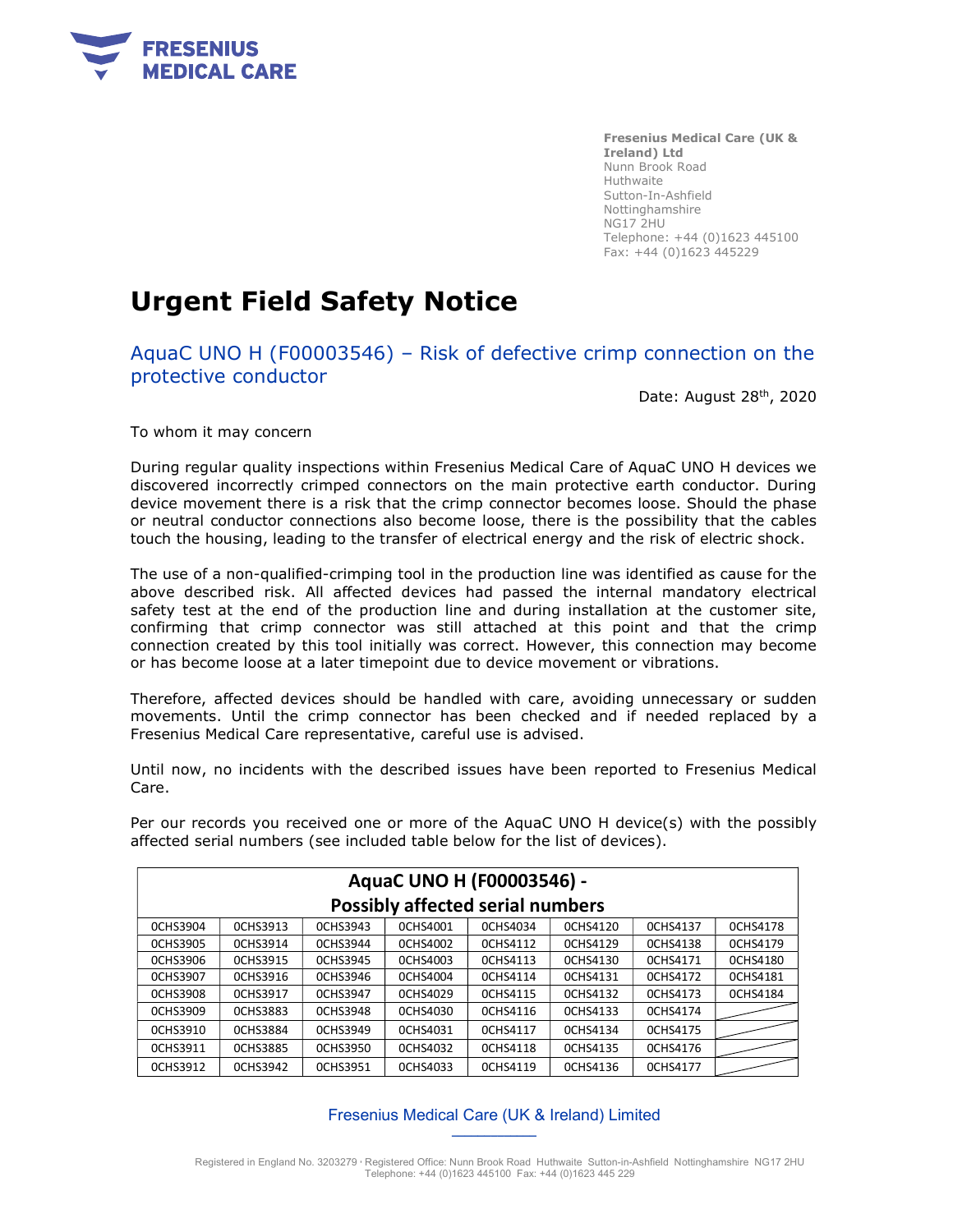

Please excuse the inconvenience caused by this matter. A Fresenius Medical Care representative will contact you to arrange an appointment; it is not mandatory that you contact us first to ensure a quick and comprehensive processing.

### Please forward this Urgent Field Safety Notice to those in your organization who require this information.

Should you have any questions, please feel free to get in touch with us:

Name: Tom Spencer Telephone: 01623 445100 E-mail: tom.spencer@fmc-ag.com

Sincerely yours

Antony Mazzei Managing Director Head of FMC NephroCare | UK & Ireland

 $2$ all

Tim Wheeldon Managing Director Head of FMC UK & Ireland

Fresenius Medical Care (UK & Ireland) Limited  $\overline{\phantom{a}}$